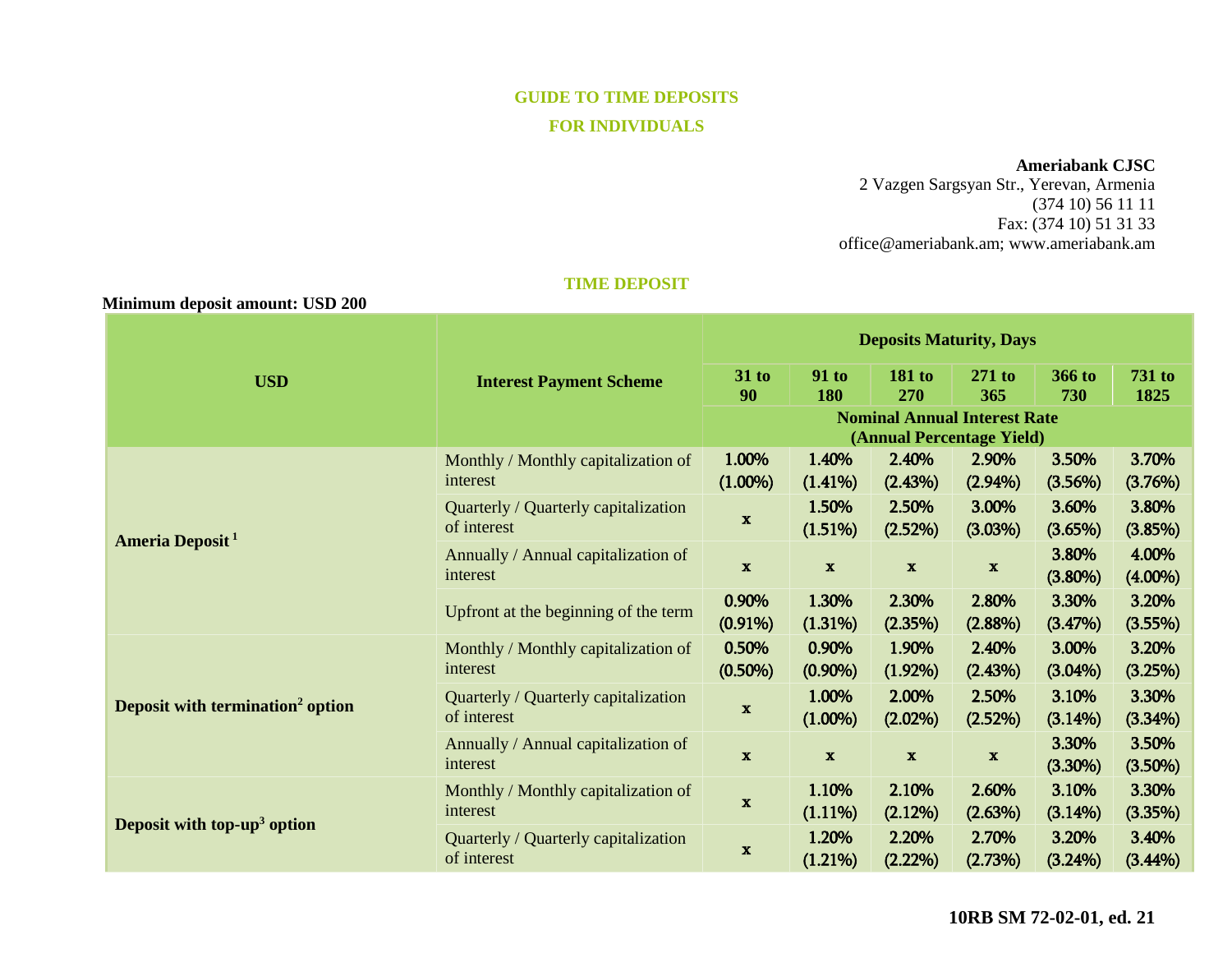|                                                                                                            | Annually / Annual capitalization of<br>interest     | $\mathbf{x}$              | $\mathbf x$         | $\mathbf{x}$     | $\boldsymbol{\mathrm{X}}$ | 3.40%<br>$(3.40\%)$ | 3.60%<br>$(3.60\%)$ |
|------------------------------------------------------------------------------------------------------------|-----------------------------------------------------|---------------------------|---------------------|------------------|---------------------------|---------------------|---------------------|
| Deposit with partial withdrawal <sup>4</sup> option                                                        | Monthly / Monthly capitalization of<br>interest     | $\mathbf x$               | 1.10%<br>$(1.11\%)$ | 2.10%<br>(2.12%) | 2.60%<br>(2.63%)          | 3.20%<br>(3.25%)    | 3.40%<br>(3.45%)    |
|                                                                                                            | Quarterly / Quarterly capitalization<br>of interest | $\mathbf x$               | 1.20%<br>(1.21%)    | 2.20%<br>(2.22%) | 2.70%<br>(2.73%)          | 3.30%<br>(3.34%)    | 3.50%<br>(3.55%)    |
|                                                                                                            | Annually / Annual capitalization of<br>interest     | $\mathbf{x}$              | $\mathbf{x}$        | $\mathbf{x}$     | $\mathbf x$               | 3.50%<br>$(3.50\%)$ | 3.70%<br>(3.70%)    |
| Deposit with top-up <sup>3</sup> and termination <sup>2</sup><br>options                                   | Monthly / Monthly capitalization of<br>interest     | $\mathbf x$               | 0.60%<br>$(0.60\%)$ | 1.60%<br>(1.61%) | 2.10%<br>(2.12%)          | 2.60%<br>(2.63%)    | 2.80%<br>$(2.84\%)$ |
|                                                                                                            | Quarterly / Quarterly capitalization<br>of interest | $\mathbf x$               | 0.70%<br>$(0.70\%)$ | 1.70%<br>(1.71%) | 2.20%<br>(2.22%)          | 2.70%<br>(2.73%)    | 2.90%<br>(2.93%)    |
|                                                                                                            | Annually / Annual capitalization of<br>interest     | $\mathbf x$               | $\mathbf x$         | $\mathbf x$      | $\boldsymbol{\mathrm{x}}$ | 2.90%<br>$(2.90\%)$ | 3.10%<br>$(3.10\%)$ |
| Deposit with partial withdrawal <sup>4</sup> and<br>termination <sup>2</sup> options                       | Monthly / Monthly capitalization of<br>interest     | $\mathbf x$               | 0.60%<br>$(0.60\%)$ | 1.60%<br>(1.61%) | 2.10%<br>(2.12%)          | 2.70%<br>(2.73%)    | 2.90%<br>$(2.94\%)$ |
|                                                                                                            | Quarterly / Quarterly capitalization<br>of interest | $\mathbf x$               | 0.70%<br>$(0.70\%)$ | 1.70%<br>(1.71%) | 2.20%<br>(2.22%)          | 2.80%<br>(2.83%)    | 3.00%<br>(3.03%)    |
|                                                                                                            | Annually / Annual capitalization of<br>interest     | $\mathbf x$               | $\mathbf x$         | $\mathbf x$      | $\mathbf x$               | 3.00%<br>$(3.00\%)$ | 3.20%<br>(3.20%)    |
| Deposit with top-up <sup>3</sup> and partial<br>withdrawal <sup>4</sup> options                            | Monthly / Monthly capitalization of<br>interest     | $\mathbf x$               | 0.80%<br>$(0.80\%)$ | 1.80%<br>(1.81%) | 2.30%<br>(2.32%)          | 2.80%<br>$(2.84\%)$ | 3.00%<br>$(3.04\%)$ |
|                                                                                                            | Quarterly / Quarterly capitalization<br>of interest | $\boldsymbol{\mathrm{x}}$ | 0.90%<br>$(0.90\%)$ | 1.90%<br>(1.91%) | 2.40%<br>(2.42%)          | 2.90%<br>(2.93%)    | 3.10%<br>(3.14%)    |
|                                                                                                            | Annually / Annual capitalization of<br>interest     | $\mathbf x$               | $\mathbf x$         | $\mathbf x$      | $\mathbf x$               | 3.10%<br>(3.10%)    | 3.30%<br>$(3.30\%)$ |
| Deposit with top-up <sup>3</sup> , partial withdrawal <sup>4</sup><br>and termination <sup>2</sup> options | Monthly / Monthly capitalization of<br>interest     | $\mathbf x$               | 0.30%<br>$(0.30\%)$ | 1.30%<br>(1.31%) | 1.80%<br>(1.81%)          | 2.30%<br>(2.32%)    | 2.50%<br>(2.53%)    |
|                                                                                                            | Quarterly / Quarterly capitalization<br>of interest | $\mathbf x$               | 0.40%<br>$(0.40\%)$ | 1.40%<br>(1.41%) | 1.90%<br>(1.91%)          | 2.40%<br>(2.42%)    | 2.60%<br>(2.63%)    |
|                                                                                                            | Annually / Annual capitalization of<br>interest     | $\mathbf{x}$              | $\mathbf{x}$        | $\mathbf{x}$     | $\mathbf x$               | 2.60%<br>$(2.60\%)$ | 2.80%<br>$(2.80\%)$ |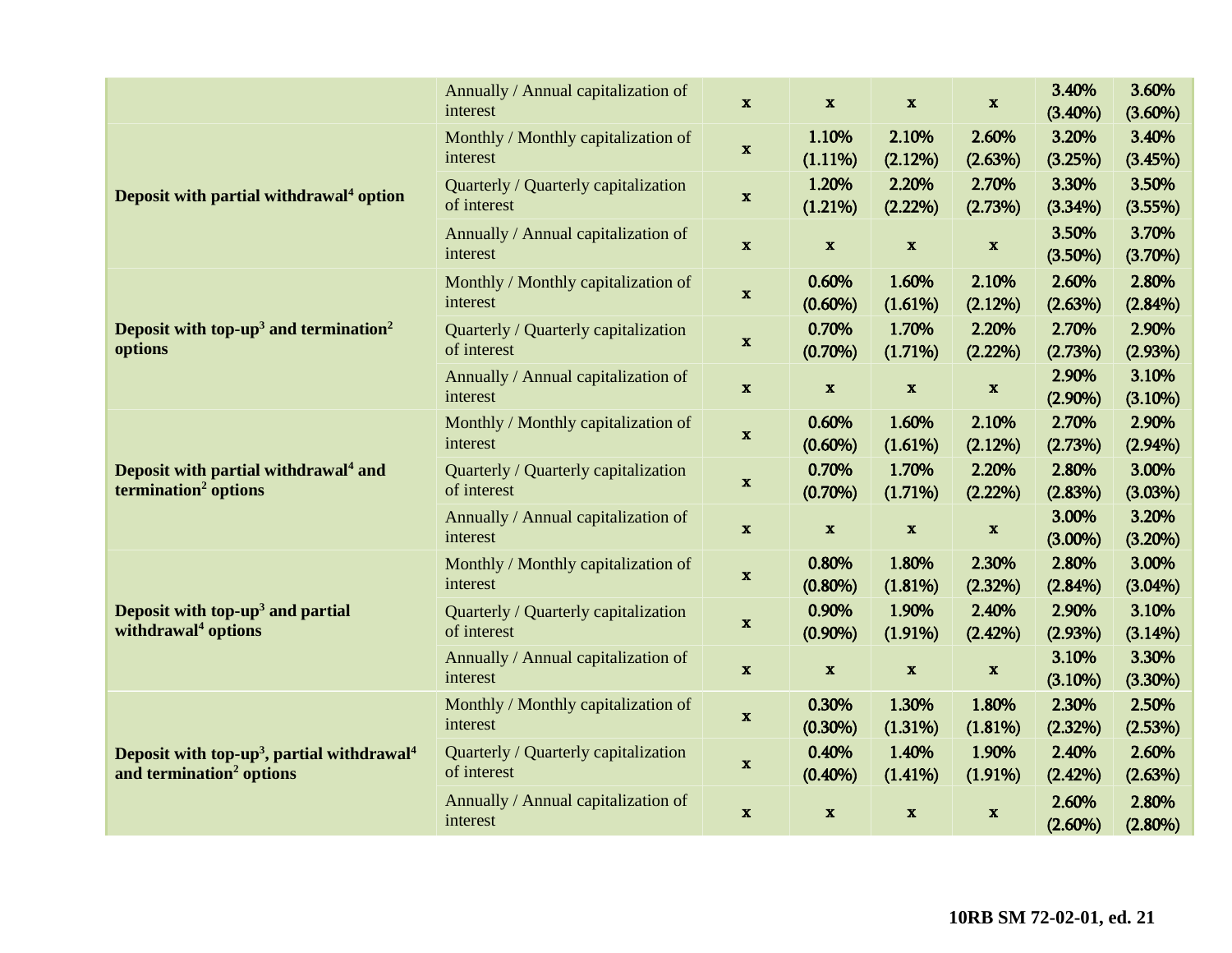## **ATTENTION!**

THE AMOUNTS AVAILABLE ON YOUR ACCOUNT ARE SUBJECT TO NOMINAL INTEREST RATE. THE ANNUAL PERCENTAGE YIELD SHOWS THE INCOME YOU CAN EARN IF YOU MAKE THE MANDATORY DEPOSIT PAYMENTS AND RECEIVE THE ACCRUED INTEREST WITH THE SELECTED FREQUENCY.

ANNUAL PERCENTAGE YIELD IS CALCULATED BY THE FOLLOWING FORMULA:

$$
A = \sum_{n=1}^{N} \frac{K_n}{(1+i)^{\frac{D_n}{365}}}
$$
(2)

Where

**i** is the narrowly defined effective rate (NDER)

**Kn** is n number of cash flows from the Bank's perspective

**N** is the number of cash flows related to that particular financial instrument

**A** is the initial amount attracted or provided

 $D_n$  is the period of receiving the n<sup>th</sup> cash flow expressed in the days elapsed from the day of the first flow (the day of first flow being the day of attracting or issuing the amounts)

**<sup>1</sup>AMERIA DEPOSIT** is a standard time deposit where the depositors (or third party) are not allowed to add to or withdraw amounts from deposit account or convert the deposit into another currency during the term of deposit agreement.

<sup>2</sup>If the depositor terminates the deposit agreement before the due date, the Bank shall recalculate the accrued interest at the rate applicable to the deposit for the actual number of days elapsed as of the termination date.

If the deposit is requested back within a 30-day period after the start date, interest is recalculated at an annual rate of 0.1%.

If in case of early termination of deposit no term is applicable to that particular period (marked "x"), the underlying value in recalculation of interest will be equal to "0" (zero).

This being the case, the option "payment of interest upfront at the beginning of the term" is not applicable.

<sup>3</sup>The client may top-up the deposited amount throughout the deposit term except the last 3 months. Maximum allowed increase is 30% of initial contractual amount. Funds transferred by third parties can be deposited in the name of the depositor provided the required details of deposit account are specified. This being the case, the option "payment of interest upfront at the beginning of the term" is not applicable.

<sup>4</sup>The client may withdraw part of deposited amount throughout the deposit term except the first 3 months. Maximum allowed withdrawal is 30% of initial contractual amount. Interest accrued to withdrawn amount shall not be recalculated.

When deposit amount is reduced, the Bank provides an account statement to the depositor who acknowledges its receipt by their signature. Such signed receipt shall be the proof of actual decrease of deposit amount.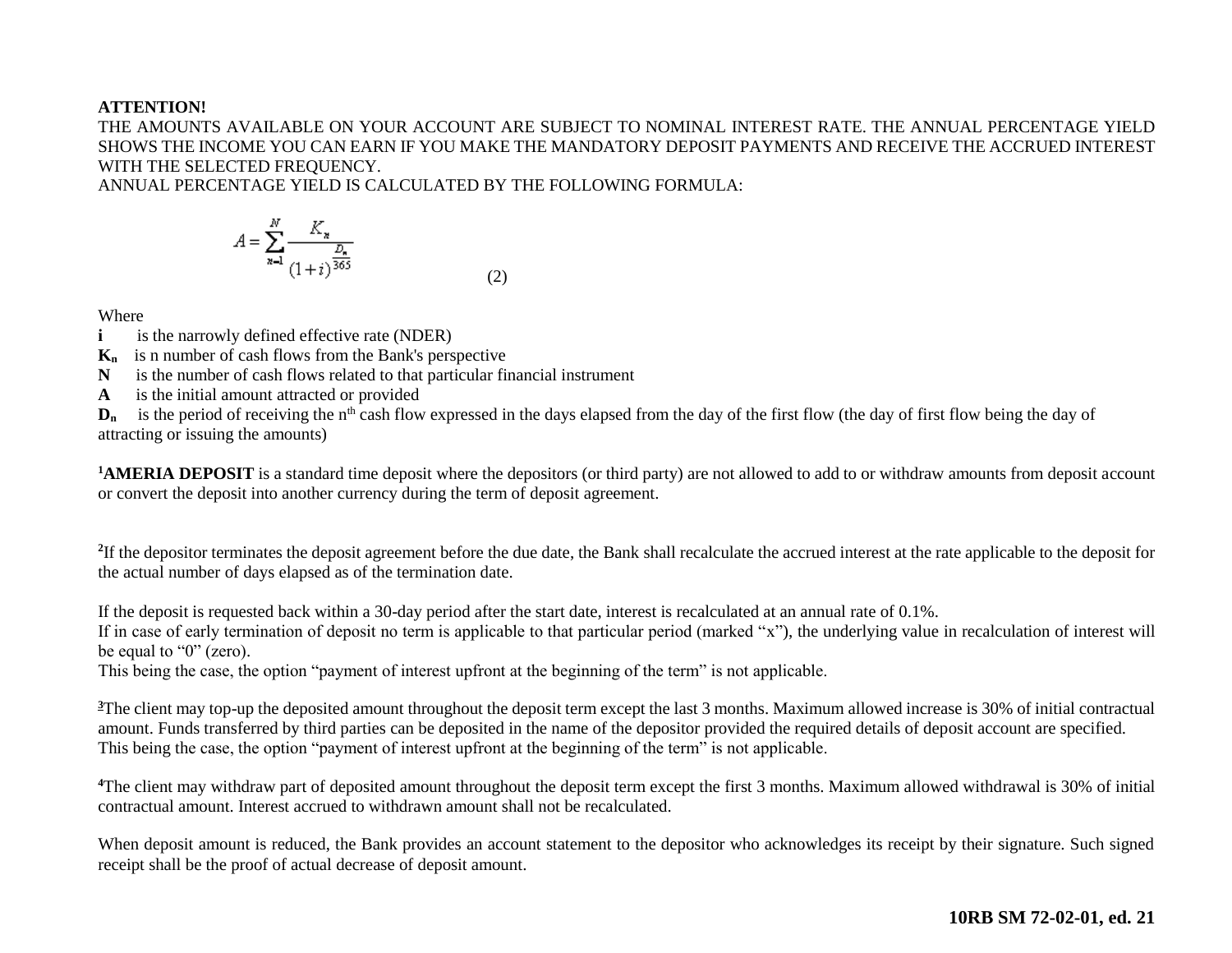This being the case, the option "payment of interest upfront at the beginning of the term" is not applicable.

## **Terms and conditions for deposits over AMD 2 billion or foreign currency equivalent shall be subject to internal regulations of the Bank.**

#### **Additional Benefits**

The Bank may, at its own discretion, provide to the depositor **a loan, debit or credit card with revolving or non-revolving line of credit** on the following terms**:**

| <b>Qurrency</b>             | Interest Rate               | $C$ redit Limit/Deposit $(LTV)^1$ Ratio |
|-----------------------------|-----------------------------|-----------------------------------------|
| Same as deposit currency    | Deposit rate $+4\%$         | Up to $90\%$                            |
| Other than deposit currency | As per Retail Lending Terms | Up to $70\%$                            |

The Bank shall have the right to charge any overdue liabilities on credit card to the deposit account through direct debiting.

#### **Terms and Conditions**

 $\overline{a}$ 

1. The payment of deposit to the Bank is documented by a written instrument, i.e. bank deposit agreement.

2. For clients making a time deposit the Bank opens an account in AMD. If the deposit is in foreign currency, the Bank opens an account in the deposit currency as well. In the latter case no account opening fee is charged.

3. Account statements are subject to the following terms.

| Fee for provision of account statement                                             |                                                |  |  |
|------------------------------------------------------------------------------------|------------------------------------------------|--|--|
| Provision of account statements, copies of account statements or other             | Free                                           |  |  |
| documents kept in electronic form, backdated up to 1 year                          |                                                |  |  |
| Provision of account statements or copies of account statements                    | AMD 5,000                                      |  |  |
| backdated more than 1 year or other documents kept in electronic form <sup>2</sup> | per annual statement per account, VAT included |  |  |
| Provision of copies of documents kept in paper form or copies of                   | AMD 5,000                                      |  |  |
| electronic documents backdated more than 1 year                                    | per document, VAT included                     |  |  |

- 4. The Bank calculates interest based on 365 days per year.
- 5. Calculation of interest shall start from the day following the date of payment of deposit to the Bank and end one day before deposit end date.
- 6. Interest is taxable at 10% or 5% pursuant to the tax legislation of Republic of Armenia or Nagorno Karabakh Republic, respectively.
- 7. Interest may be paid by one of the following schemes as defined in deposit agreement:

**7.1 Monthly:** interest is credited to the depositor's bank account on monthly basis from the deposit start date. Before payment of interest the Bank withholds the income tax.

**7.2 Monthly capitalization of interest**: net interest (after tax) is accrued to deposit principal every month to the start date of the deposit or on the first banking day after that. Interest for each subsequent period is accrued to the sum of the previous month's interest and the principal amount. The term of deposits with compound interest rates should be at least 60 days.

<sup>&</sup>lt;sup>1</sup>The deposit amount used for calculation of the ratio does not include the interest paid at the beginning of the term.

<sup>2</sup>Account statements, their copies and other materials (including references, documents, their copies) backdated more than 3 years are provided on contractual terms.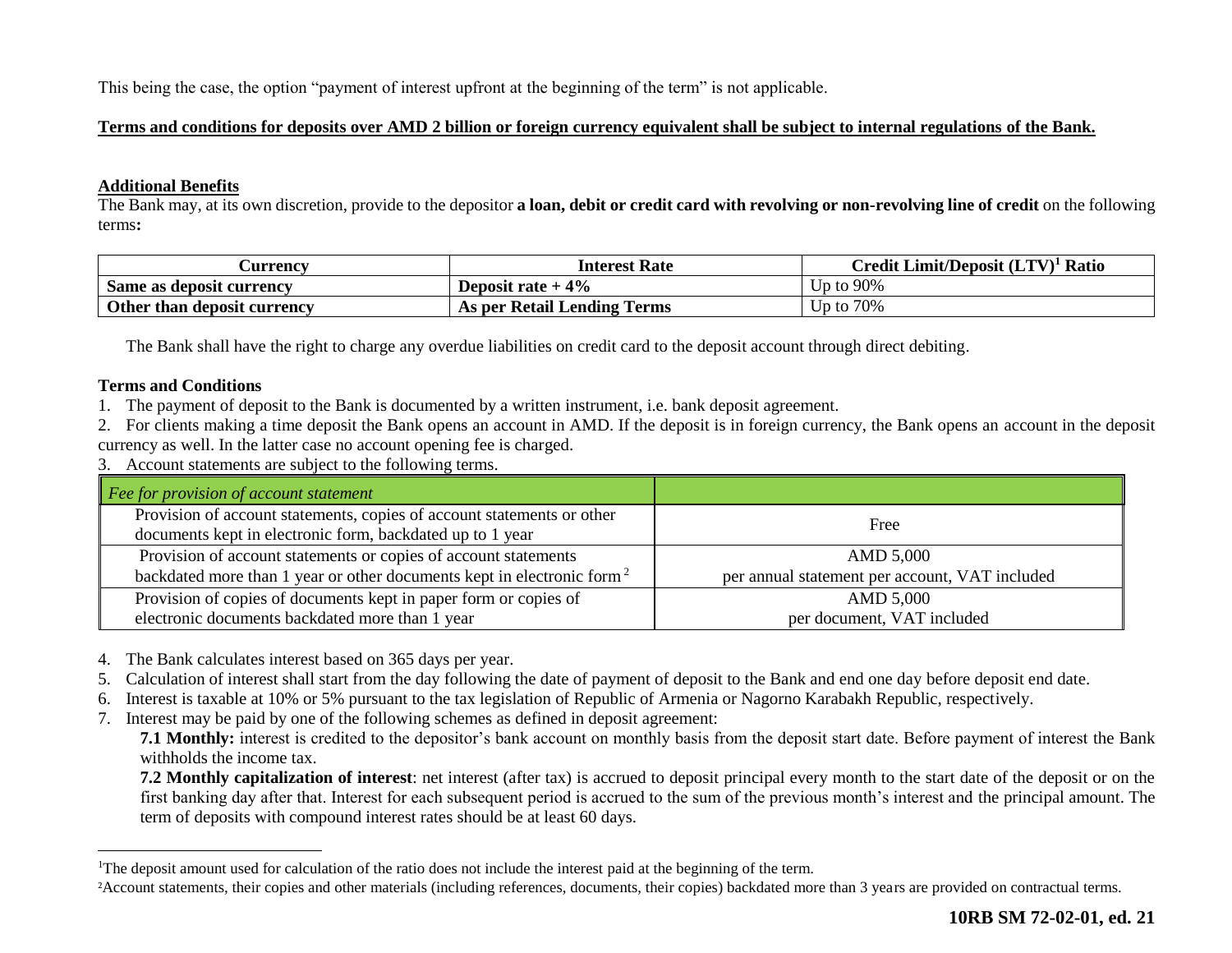**7.3 Quarterly payment**: interest is credited to the depositor's bank account on quarterly basis on the last day of the quarter. Before payment of interest the Bank withholds the income tax.

**7.4 Quarterly capitalization of interest**: net interest (after tax) is accrued to deposit principal every quarter to the start date of the deposit or on the first banking day after that. Interest for each subsequent period is accrued to the sum of the previous quarters' interest and the principal amount.

**7.5 Annual payment:** interest is credited to the depositor's account on annual basis on the last day of the year. Before payment of interest the Bank withholds the income tax.

**7.6 Annual capitalization of interest**: net interest (after tax) is accrued to deposit principal every year to the start date of the deposit or on the first banking day after that. Interest for each subsequent period is accrued to the sum of the previous years' interest and the principal.

**7.7 Payment of interest upfront at the beginning of the term:** interest is paid upfront on the start day of the deposit. Before payment of interest the Bank withholds the income tax.

8. The Bank shall not, at its own initiative and discretion, decrease the interest rate defined by deposit agreement during the term of the agreement.

9. The deposit agreement may be extended in cases and in the manner provided for by the agreement and terms and conditions of deposits for individuals.

10. The Bank shall repay the deposit, whether fully or partially, forthwith upon request of the depositor. In accordance with these terms and conditions, if the deposit is requested back before the due date, the Bank shall recalculate and repay the amount based on the depositor's withdrawal application. This being the case, the Bank shall pay interest at a 0.1% annual rate instead of the rate defined by deposit agreement. If the interest chargeable back after recalculation has already been paid to the client, the difference between such interest and interest at 0.1% annual rate is charged to the deposit. This clause is applicable unless otherwise defined by the deposit terms and/or deposit agreement.

11. If the depositor does not request to return the deposit amount upon expiry of the agreement, then based on the option selected by the depositor in the agreement either (i) the agreement is prolonged in the manner defined therein and subject to the interest rates effective in the Bank at that time, or (ii) the deposit is transferred to the depositor's bank account to be serviced in accordance with the then applicable current bank account rates and fees.

12. In case of the depositor's decease, accrual of interest will continue until expiry of deposit agreement, after which the Bank transfers the deposit and accrued interest to the depositor's account. In this case, these amounts shall be transferred to the heirs of the depositor upon submission of properly perfected and executed documents on property rights, evidencing the fact of inheritance.

13. Repayment of deposits is guaranteed by the Deposit Guarantee Fund in accordance with the Law of the Republic of Armenia "On Guarantee of Remuneration of Bank Deposits of Physical Entities". The Law defines the following terms of deposit guarantee:

- For deposits in AMD only, the guarantee coverage is AMD 10.0 million.
- For deposits in foreign currency only, the guarantee coverage is AMD 5.0 million.
- For deposits both in AMD and foreign currency where the AMD-denominated deposit exceeds AMD 5.0 million, the guarantee coverage is up to AMD 10.0 million for AMD-denominated amount only.
- For deposits both in AMD and foreign currency where the AMD-denominated deposit amount is less than AMD 5.0 million, the guarantee coverage is 100% for AMD deposit + difference between AMD 5.0 million and reimbursed amount in AMD for foreign currency deposit.

14. Disagreements and disputes arising out of or in connection with deposit agreement shall be settled through negotiations between the parties. If the parties fail to reach agreement, the settlement shall be reached in the order defined under the legislation of the Republic of Armenia. Disagreements and disputes arising out of a property claim of which the value is within AMD 10,000,000 or foreign currency equivalent may be settled through the Financial System Mediator.

Ameriabank has waived its right to dispute the decisions of the Financial System Mediator subject to the following conditions:

- The Bank is entitled to terminate the waiver agreement at any time.
- The agreement is effective for one year.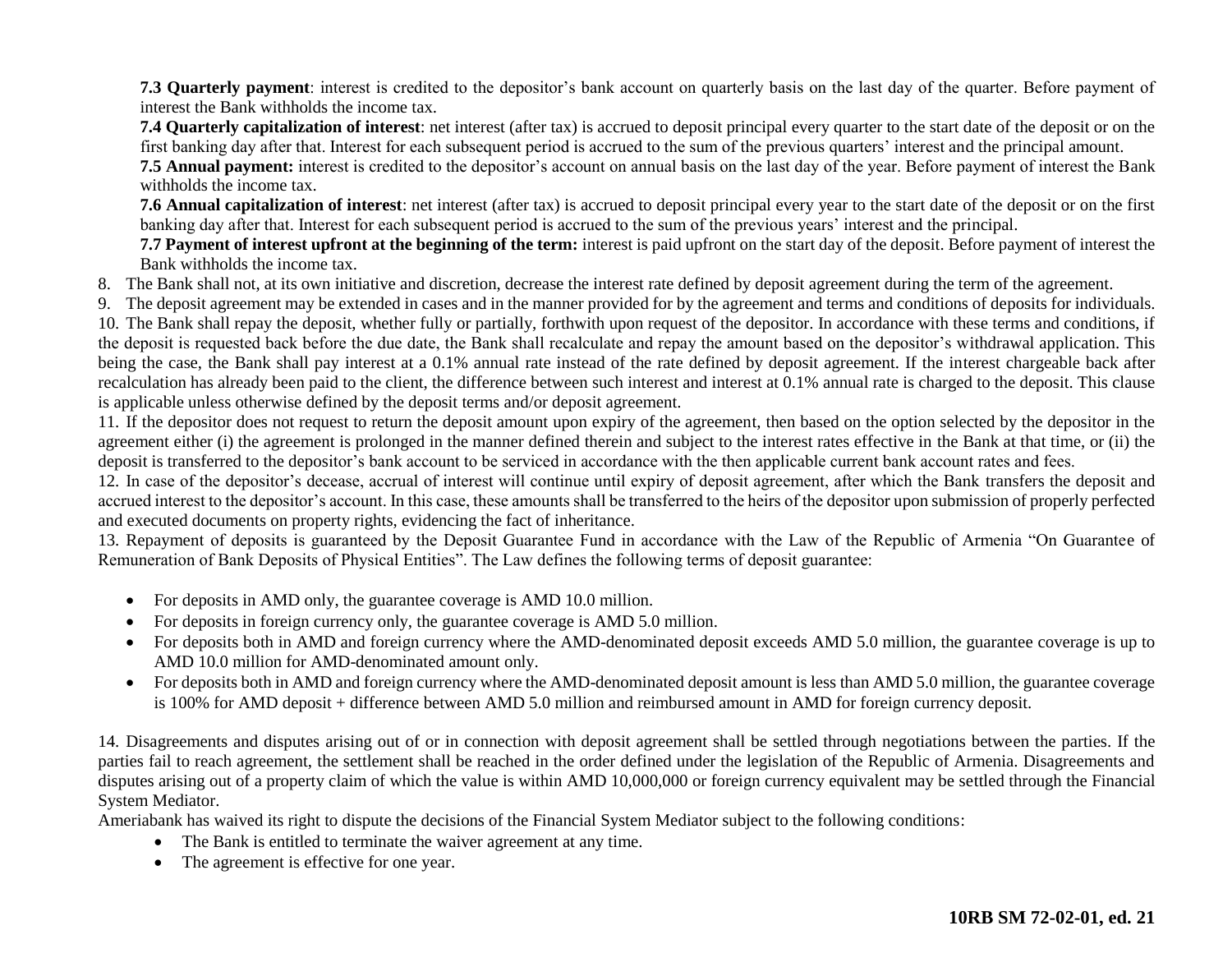• The Bank has waived its right to dispute the decisions of the Financial System Mediator only if the property claim does not exceed AMD 250,000 and the amount of transaction does not exceed AMD 500,000.

### **Examples**

1. The depositor wishes to make an Ameria Deposit in Armenian drams for a term of 366 days with interest to be paid upfront at the beginning of the term.

Deposit amount: 100,000 AMD Deposit start date: June 1, 2018 Maturity: June 2, 2019 Annual simple interest rate: **7.5%** Interest payment date: June 1, 2018 (the deposit will be effective for 365 days, start date and payment date are counted out) **Interest to be paid** = 100,000\***7.5%/**100/365\*365 = 7,500 AMD **Net interest to be paid (less 10% income tax)** = 7,500-7,500\*10/100 = 6,750 AMD

2. The depositor wishes to make an Ameria Deposit in US dollars for a term of 271 days with termination and top-up options. Preferred interest payment scheme is quarterly payment.

Deposit amount: 10,000 USD Deposit start date: June 1, 2018 Maturity: February 27, 2019 Annual simple interest rate: **2.6%** First interest payment date: September 1, 2018 (the deposit has been effective for 91 days, start date is counted out) **Interest to be paid =**  $10,000*2.6\%/100/365*91 = 64.82$  **USD Net interest to be paid (less 10% income tax)** = 64.82-64.82\*10/100 = 58.33 USD Second interest payment date: December 1, 2018 (the deposit has been effective for 91 days) **Interest to be paid =**  $10,000*2.6\%/100/365*91 = 64.82$  **USD Net interest to be paid (less**  $10\%$  **income tax) =**  $64.82 \cdot 64.82 \cdot 10/100 = 58.33 \text{ USD}$ Third interest payment date: February 27, 2019 (the deposit has been effective for 88 days, the last day of the term is counted out) **Interest to be paid =**  $10,000*2.6\%/100/365*88 = 62.68$  **USD Net interest to be paid (less**  $10\%$  **income tax) =**  $62.68 - 62.68 \times 10/100 = 56.41$  **USD** 

3. The depositor has made an Ameria Deposit in US dollars for a term of 271 days with termination and top-up options. The interest payment scheme is quarterly payment. After 91 days the depositor decided to terminate the deposit.

Deposit amount: 10,000 USD Deposit start date: June 1, 2018 Termination date: August 31, 2018 Recalculation rate at the time of termination: **1%** (the rate defined for Ameria Deposits with termination and top-up options and maturity of 91 days) Interest payment date: August 31, 2018 (the deposit has been effective for 90 days, start date and payment date are counted out) **Interest to be paid** = 10,000\***1%**/100/365\*90 = 24.65 USD **Net interest to be paid (less 10% income tax)** = 24.65-24.65\*10/100 = 22.18 USD